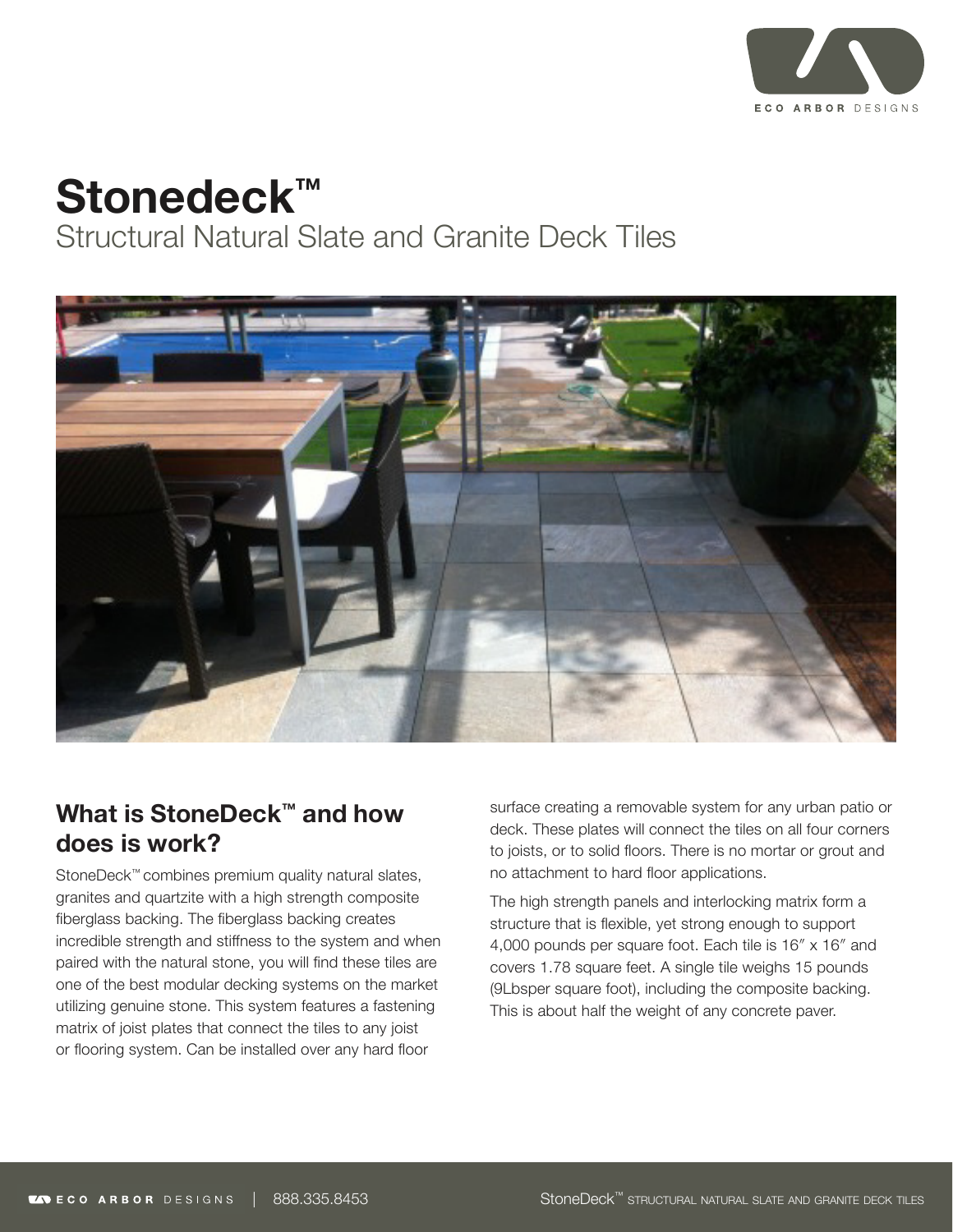

### **StoneDeck™ Structural Deck Tiles**

will install quickly and efficiently over a joist system or raised pedestal. Some key features include:

- Industrial or commercial grade deck tiles in a perfect square or rectangle. Custom sizes can be built to order
- Supports loads up to 4000 lbs with the Elmich Versajack or Spirapave Pedestal system (sophisticated yet easy to use adjustable pedestal supports)
- **Design and build level decks on rooftops or any structural surface with a high end natural stone finish.**

#### **StoneDeck™ can be used for:**

- Building creative rooftop decking environments
- Urban patios, terraces and rooftop decks
- Large, commercial flat rooftop terraces and plazas
- Deck pedestals for roof pavers: concrete pavers, wood tiles, stone, etc.
- Decks on green roofs
- Residential decks over cracked concrete patios & on-grade
- Decking and landscaped areas on streets and curbsides
- Commercial decks, residential decks and retrofitted decks

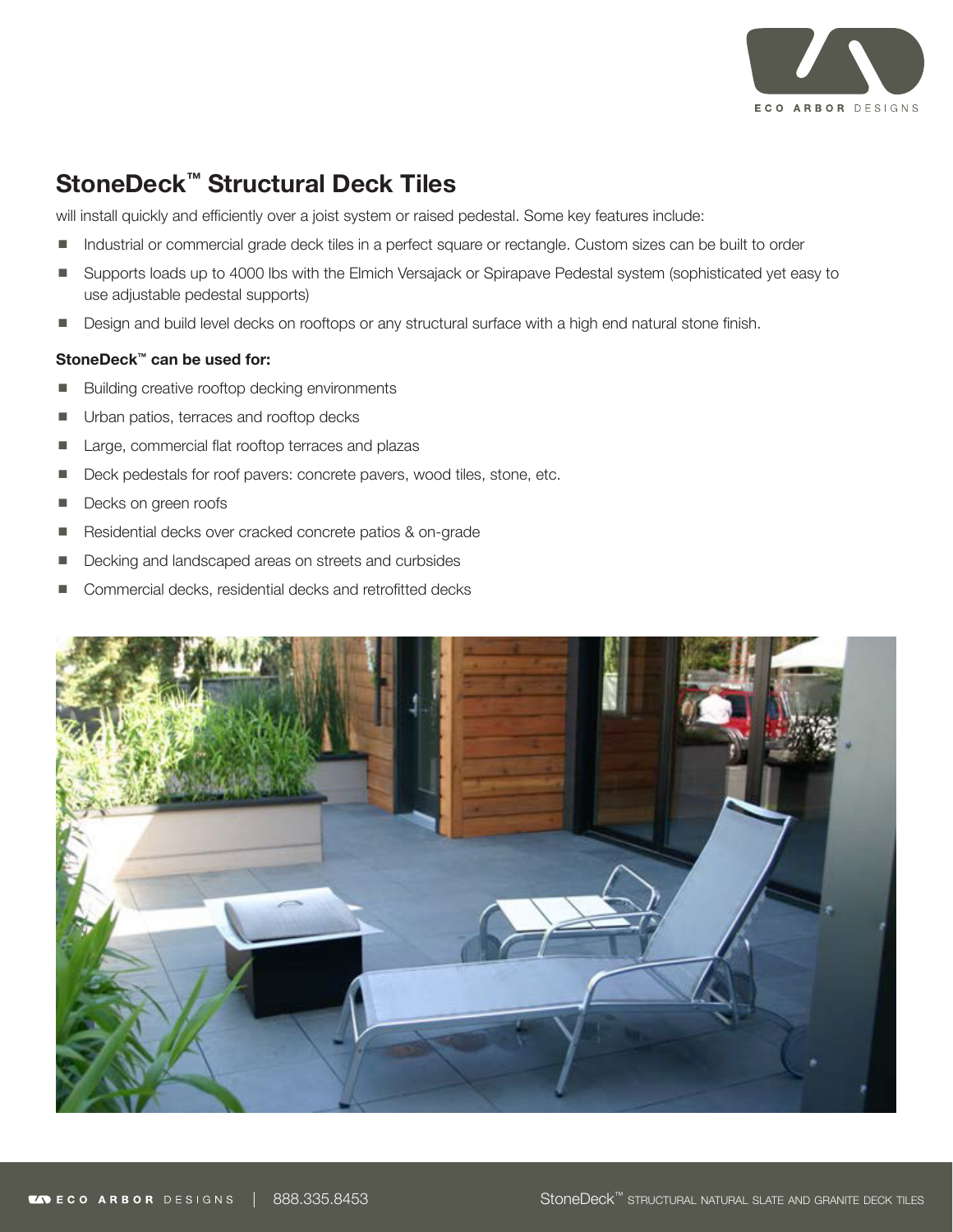

## **StoneDeck™ Installation Points**

- 1. Frame deck 16 inches on center.
- 2. Install solid blocking every 5 feet.
- 3. Check that framing is square using 345 method by running string lines down center joist and along the front edge of first stone course.
- 4. Screw down a joist plate for the first course using the string line as a guide (16" off of rim joist).
- 5. Space the joist plate on the rest of the joist working from the center joist toward the outside edges. (Spacing is 16 inches on center).
- 6. Use PL400 to glue down first row following string line.
- 7. Tap joist into the groove in the backing aligning spacers tight to the stone.
- 8. Screw the joist plate into the joist using the center hole in the spline and two more screws in two opposing holes.
- 9. Using a nomarrubber mallet, tap next row of panels into place and repeat steps 6 and 7 until surface is complete.
- 10. Seal deck with a stone sealer.

#### **What is the cost of the Deck Tile system?**

You can expect to pay \$6–\$12 per square foot for most hardwood deck tiles products. Add approximately \$1–\$3 per square foot for installation labor on a typical square or rectangular blacony.

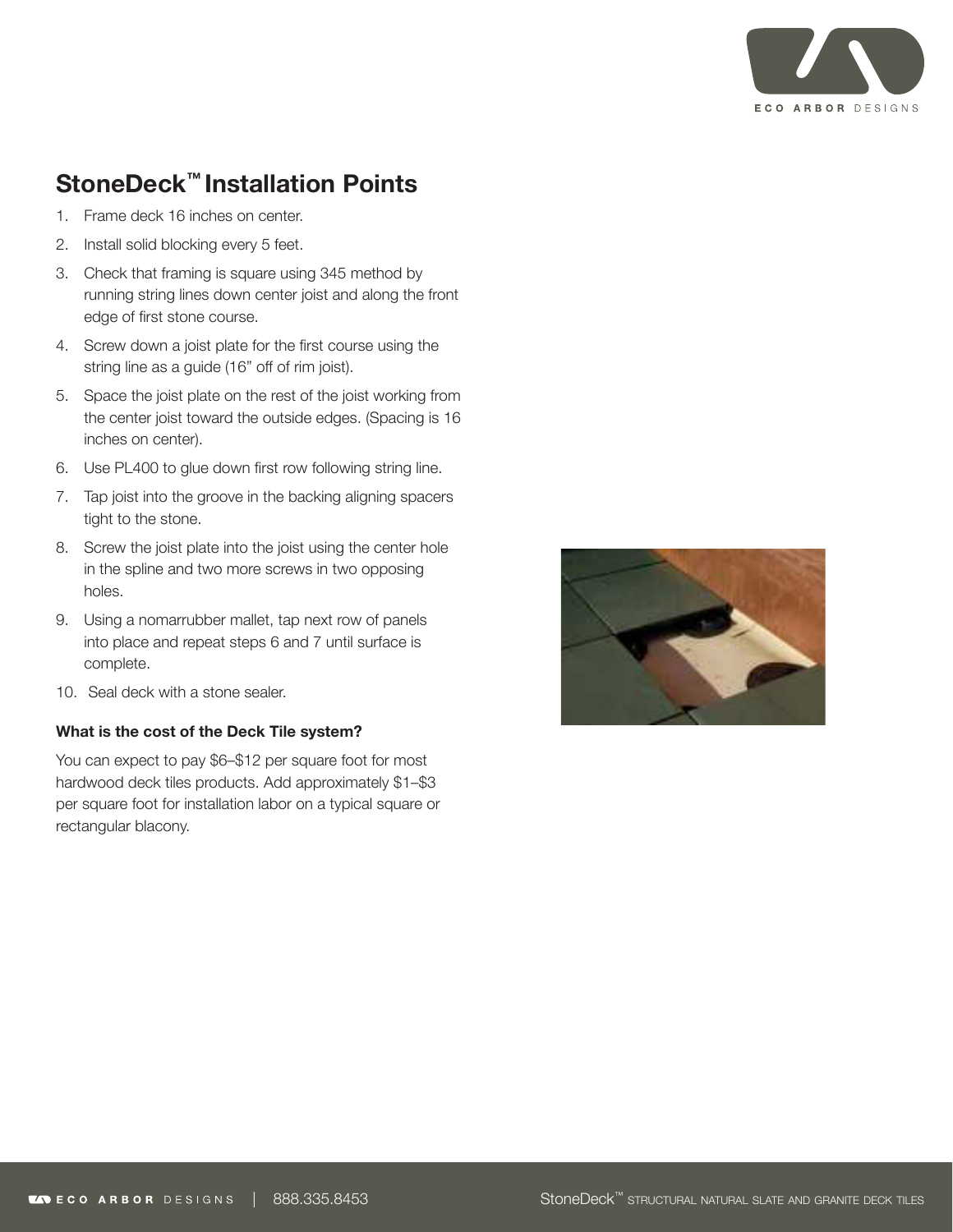

# **Specifications**

#### **1) Stone Deck Panel**

- a. Size16" $x$  16" = 1.78 square feet
- b. Fiberglass and Stone union
- c. System thickness is 1 1/16" from top of joist to top of stone.
- d. Panel weight  $= 8$  to 10 pounds per s.f. depending on stone type.
- e. Panel Strength minimum of 4000 p.s.f. of flexural strength. Strength varies with stone and done in accordance with AC #174.

#### **2) Fiber Reenforced Backing**

- a. meets or exceeds ASTM test
	- i. D790 Flexural strength
	- ii. D638 tensile strength
	- iii. D695 Compressive strength
	- iv. D953 Bearing strength
	- v. D570 Water Absorption
	- vi. D696 Coefficient of Thermal Expansion
- vii. D635 Self Extinguishing

#### **4) Stones**

- a. Size nominal 16" x 16" x 9/16"
- b. Stones have an ASTM #C121 water absorption of .01%1.1% depending on stone type. Granites have an ASTM #C1026 Freeze thaw unaffected rating or a natural resistance to damage under freeze thaw conditions.
- c. Generally all stones have an ASTM# 1028 coefficient of friction equal to or greater than wood or composites. (Granites have a thermal or sandblasted surface and Slates have natural clef ting)

#### **5) Joist Plate**

a. High Strength Polyethylene composite – 9 5/8 inches long with a connecting spline molded to the plate. Four 1/8" spacers are molded to the plate on each wing to self space the Stone Deck panels. Each Joist Plate is predrilled to run on top of the joist and requires a minimum of three screws (one in the center and two in opposing holes on top of the joist). Screws Use #7 x 11/4" countersunk screws in the Joist Plate countersunk screw holes. Make sure screws are compatible with the framing material. Construction Adhesive Use an exterior grade construction adhesive (PL400 or equivalent) to fasten panel to Joist Plate as necessary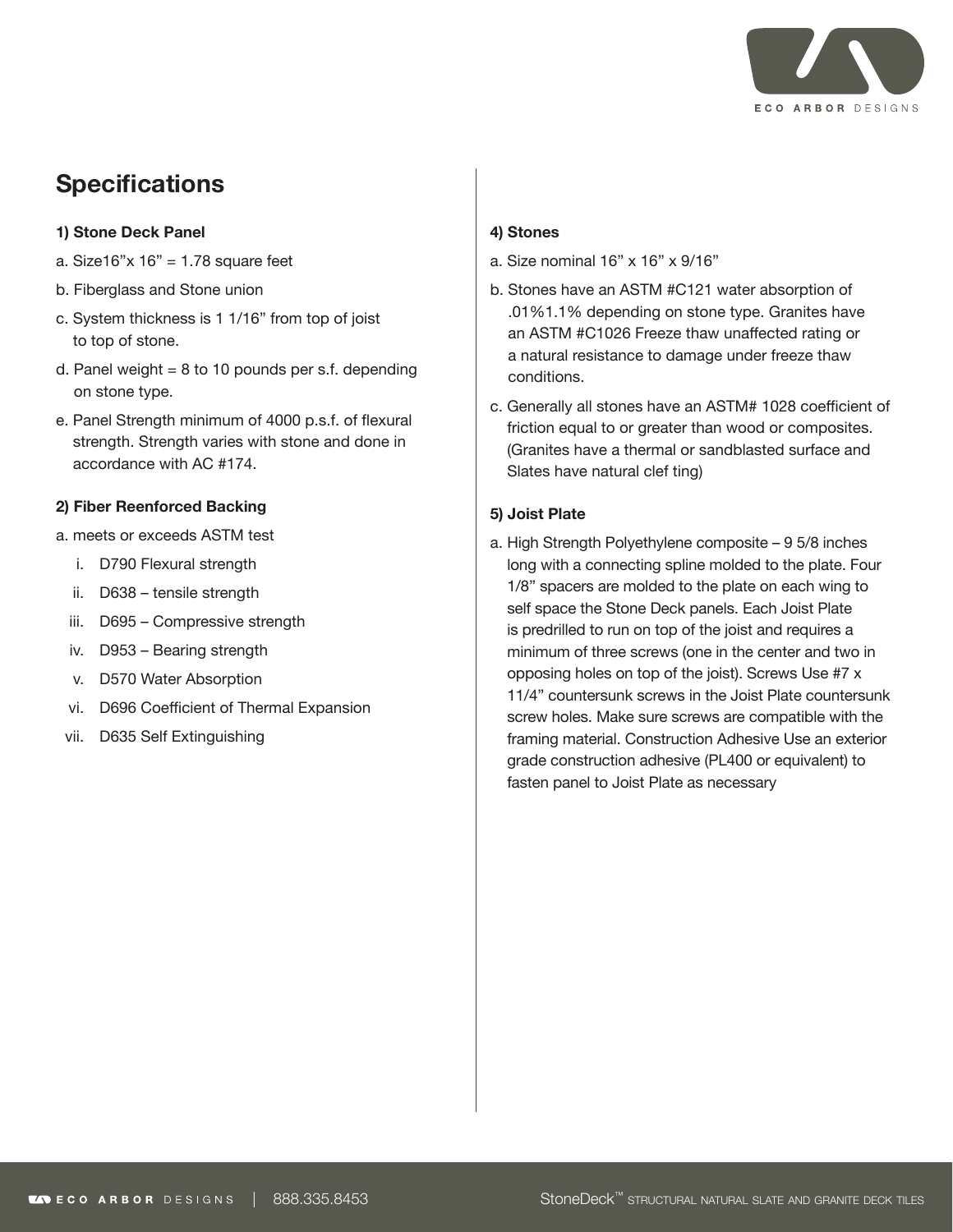

# **StoneDeck™**  Stone Color Chart





Multi-Color Slate

**Quartzite** 



Green Slate







Tan Granite



Pearl Granite



Autumn Leaf Granite



China Black Granite



Combo Red Granite





Swirl Granite **Sand Granite**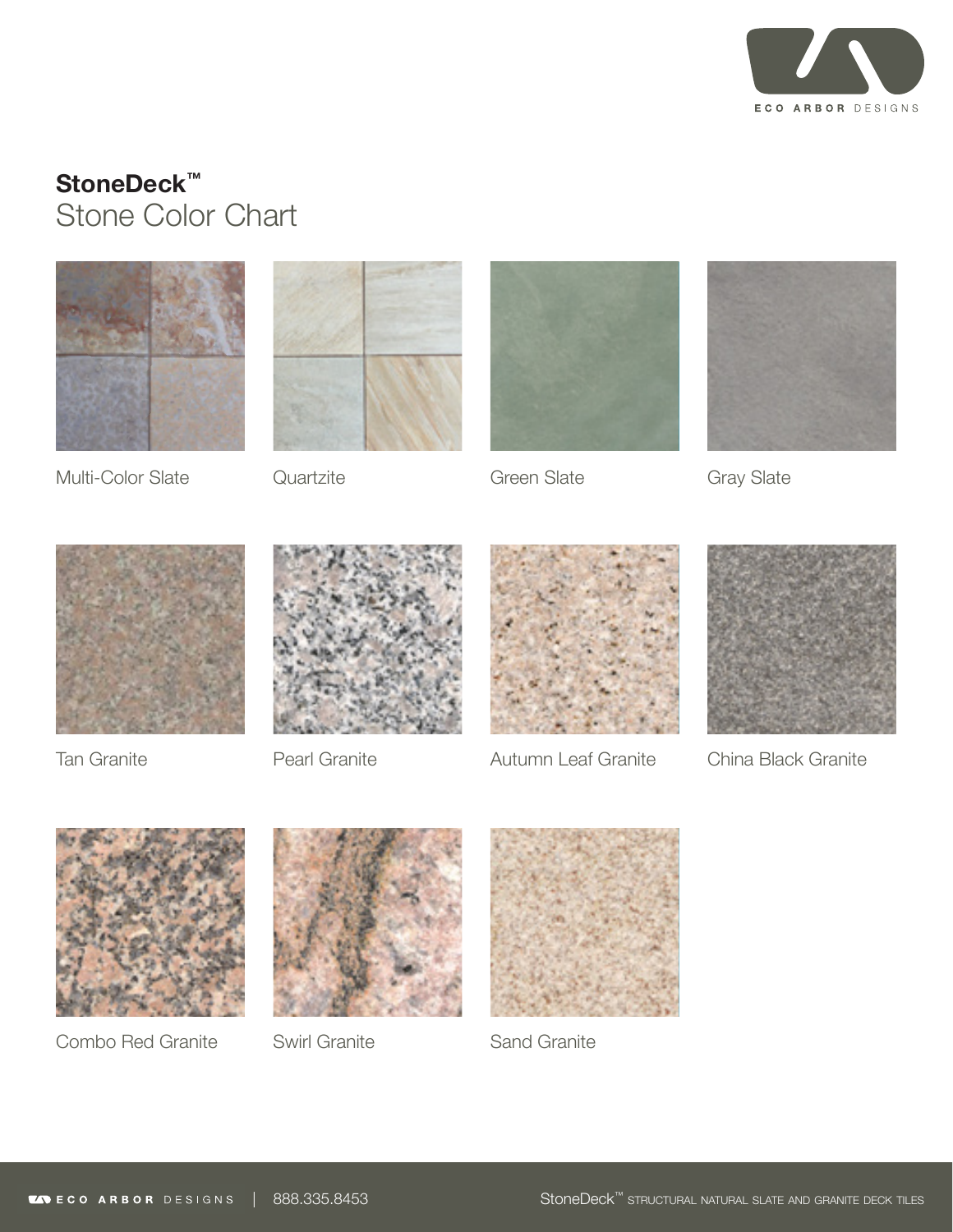

# **VersiJack®**

# Telescoping Paver and **DeckSupports**

VersiJack® 75 is a heavy duty adjustable lightweight telescopic pedestal with an integrated slope corrector manufactured from100% recycled or clear virgin plastics. It is used to support pavers, beams and bearers in the construction of roof terraces, pedestrian walkways, roof gardens and platforms. VersiJack® 75 is adjustable in height from 75 mm to 150 mm. The height may be increased to 1050 mm using proprietary Extenders and Locking nuts to ensure maximum stability. VersiJack® 75 reduces sound transmission and increases heat insulation. Unsightly services may be concealed within the cavity under the elevated platform, allowing easy access when required. VersiJack® 75 can be used with most pavers such as granite, marble, precast concrete, timber as well as industrial gratings. A hollow internal core allows additional ballast such as cement infill to be used when required. labor on a typical square or rectangular blacony.

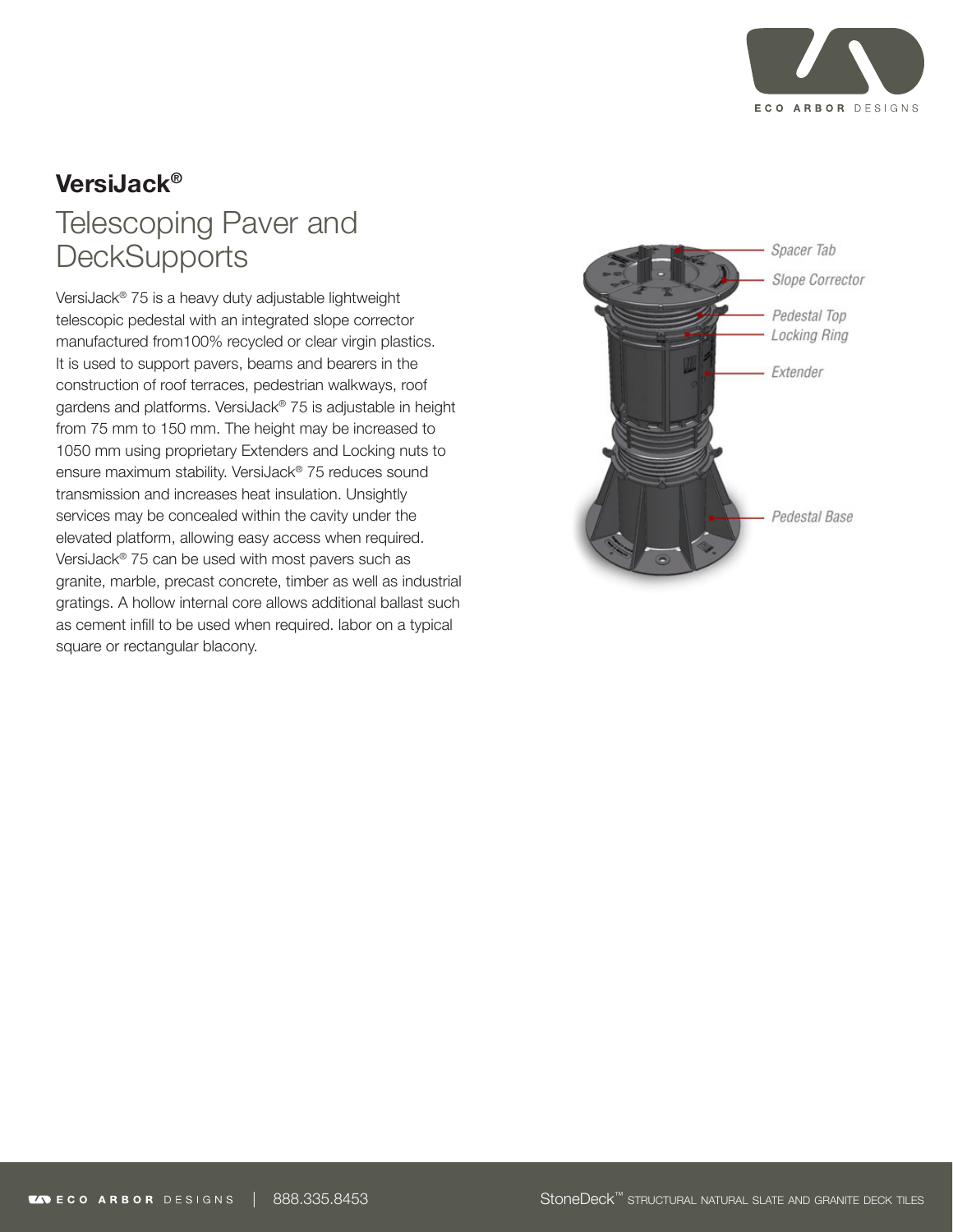

### **VersiJack® Specifications**

| Height range                             | 75 mm to 150 mm                                                                                                                                                     |
|------------------------------------------|---------------------------------------------------------------------------------------------------------------------------------------------------------------------|
| Color                                    | Black                                                                                                                                                               |
| <b>Dimensions</b>                        | Head diameter 155 mm<br>Base diameter 205 mm<br>Extender height 75 mm                                                                                               |
| <b>Compressive Strength</b> $> 1,600$ kg |                                                                                                                                                                     |
|                                          | <b>Slope Compensation</b> 151 mm onwards with Extenders, -<br>$112.5 \text{ mm}$<br>, additional heights possible with bracing system<br>0% to 5% $@$ 1% increments |
| Weight                                   | VersiJack®75 ~ 0.7 kg                                                                                                                                               |
| <b>Service Temperature</b>               | -20°C to 120°C Unaffected<br>by molds and algae and good<br>resistance to alkali and bitumen                                                                        |
| <b>Material</b>                          | Polypropylene<br>Extender $\sim$ 0.3 kg<br>VJ Bearer Holder For 50 mm to 75 mm width<br>compression strength varies with different heights,                         |

-

# **VersiJack® Specifications**

- Use sight or laser lines to mark the intersections of the corners of each paver to be laid.
- Position VersiJack<sup>®</sup> 75. Adjust the 0% to 5% slope corrector to compensate for any fall in the slab.
- **If necessary, saw along marked score lines on the base** so that the units may be positioned along wall edges or in corners.
- **Position the first paver in a corner and subsequent** pavers along a wall edge.
- Place pavers or wood panels on VersiJack® 75 and simply adjust either up or down to obtain level required. Use rubber shims, if required, to ensure that the finished surface is level and has a solid feel.



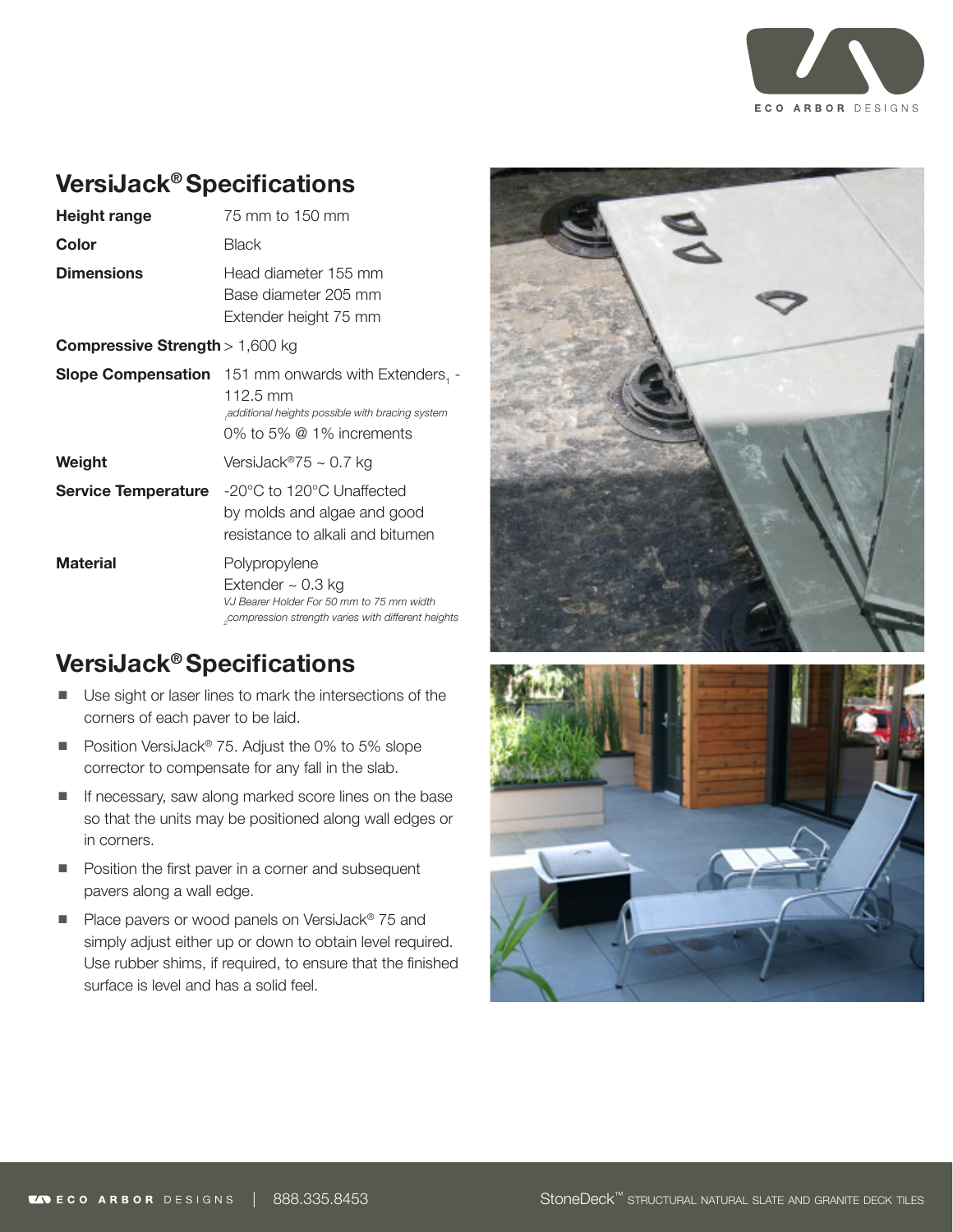

# **SpiraPave™**  Low Height Decking Support

#### **Height flexibility**

- height range 17 mm to 87 mm
- height range increased by adding Extenders
- easy and accurate height adjustments in 1 mm increments

**Slope correction** by slope corrector

**Strength** unmatched compressive strength made possible by a 'step' design

**Security** can be secured to the supporting surface and locked at chosen height

**Environmentally sustainable** manufactured from recycled plastics

**SpiraPave<sup>®</sup>** is a new generation pedestal consisting of separate components paired to create pedestals of different heights, each capable of stepping up or down for accurate height adjustments.

**SpiraPave®** minimum height of 12 mm makes it ideal for installations where conventional height-adjustable pedestals are generally too high to be used.

**SpiraPave®** has a slope corrector which may be placed either on the top or bottom of the pedestal for fall compensation of up to 5%.